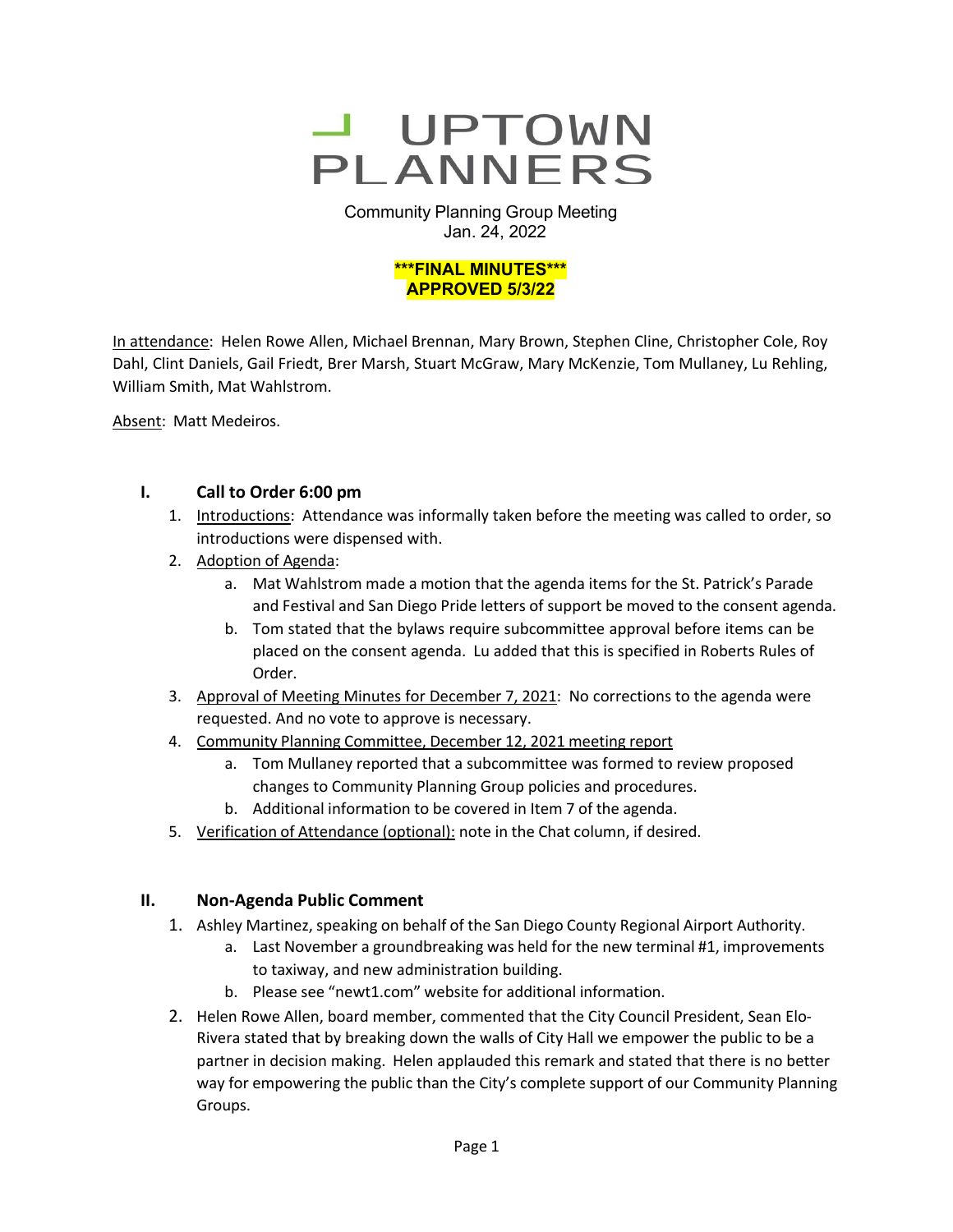## **III. Action Items.**

**1. St. Patrick's Parade & Festival, Tony Mande, Chairman of the Board, Irish Congress of Southern California requesting a letter of support.**

## Board Comment:

Bill Smith asked how long the parade will take to go past any one point. Mr. Mande responded that full parade should take 1.5 hours.

Mary Brown commented that she was very much looking forward to the return of the parade.

## Public Comment:

None.

Motion to approve the Request for Letter of Support was made by Mat Wahlstrom, seconded by Roy Dahl and approved unanimously by the Board. 13 yes; 0 no

**2. San Diego Pride, Bob Leyh, Programs Manager for San Diego Pride requesting a letter of support.**

## Public Comment:

None

# Board Comment:

Mat Wahlstrom made a motion to approve the Request for Letter of Support, seconded by Helen Rowe Allen and approved unanimously by the Board. 13 yes; 0 no

# **IV. Information Items**

- 1. **"Protect & Plant: Help Reverse the Decline of the Urban Forest,"** presented by Carolyn Chase with TreeWatchSD.org and KatesTrees.org
	- a. Carolyn Chase presented a program regarding the benefits of trees and the current state of trees in the City of San Diego.
	- b. She requested that the audience help by joining her email list at TreeWatchSD.org and KatesTrees.org.

# Public Comment:

Michael Donovan was very supportive of an increase to the tree canopy but wonders how we can plant new trees due to the current drought.

Sharon Gehl stated that those who wish to plan new trees should review the City's list of appropriate trees.

Patty Ducey-Brooks stated that we need to maintain our older trees because it takes 20- 30 years for a tree to make an impact.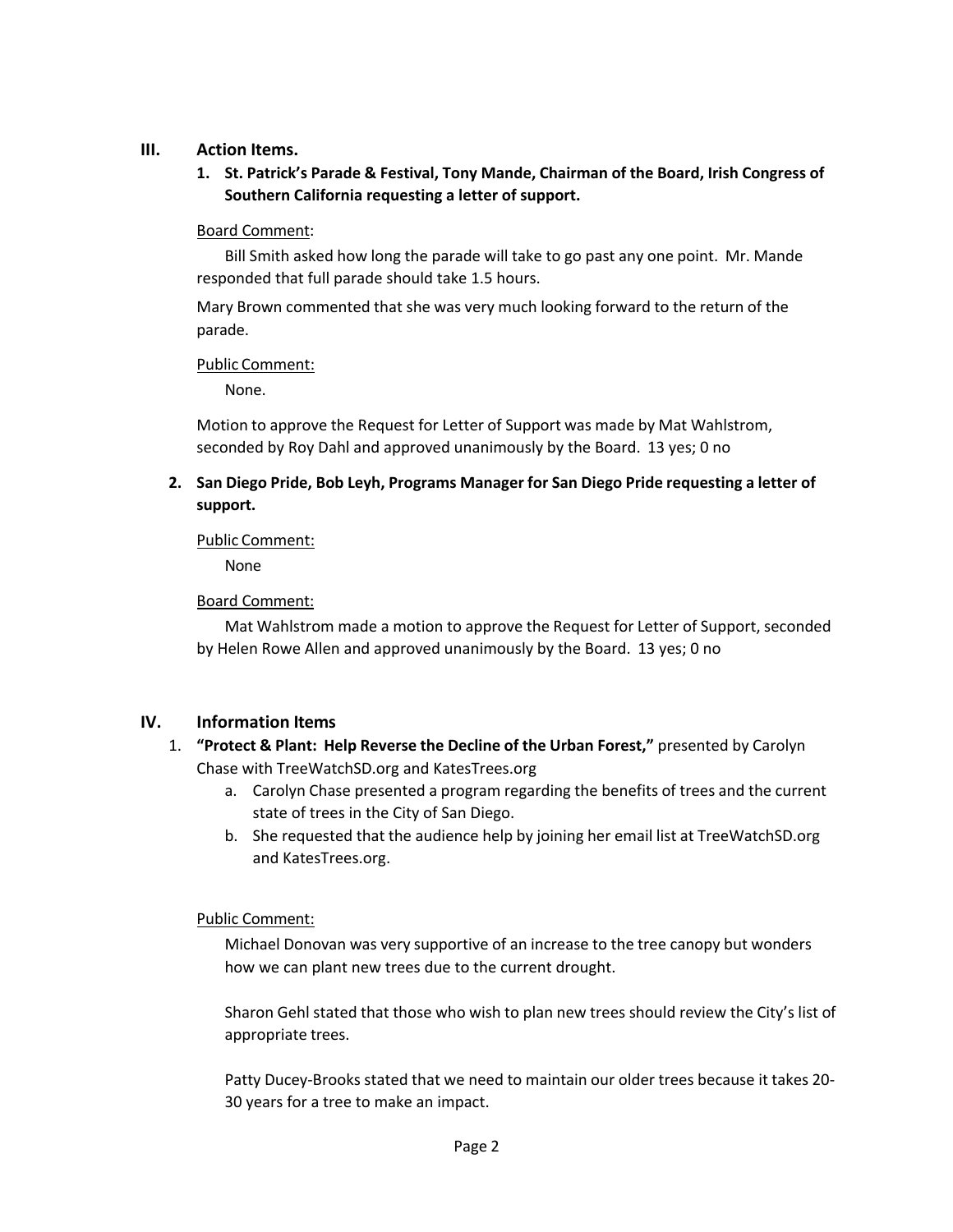Carol Emerick stated that it is important for people in Uptown and Hillcrest to be aware of Climate Action Plan goals and ensure that lots of trees be planted to offset the affect or large development.

Clifford Weiler asked about the palm trees that were cut down in Ocean Beach and asked who makes the decision regarding removing trees.

### Board Comment

Mary Brown reported on the new park in North Park behind the North Park Theatre, which is a large concrete plaza with no shade.

Lu Rehling stated that this should be an action item for us so that we could support increased City staffing for tree planting and maintenance.

Mat Wahlstrom mentioned that the City refuses to fill many boards. He also asked Carolyn to come back with a plan that we can endorse. Uptown Planners should make sure that we meet the City's goals for the urban forest as part of our planning.

### Presenter's Responses

The City's existing trees represent decades of important investment. It's legal in California to water trees sufficiently to keep them alive and to plant new trees.

Palm trees are expensive to maintain so it's possible that that had something to do with the removal of the palms in Ocean Beach.

The Urban Forester in the City's Transportation Dept is responsible for the City's trees.

The City should use natural, as well as manmade, shade in parks.

Will come back to Uptown Planners with a proposal when a letter of support makes sense.

# **2. Procedural Requirements**

- c. Our bylaws require that we follow Roberts Rules of Order which are designed to give a systematic way to make sure that everyone is heard and that only one person is speaking at a time.
- d. Tom presented clarification of two of the rules:
	- i. Calling the question and
	- ii. Motion to table vs. motion to continue.

## Public Comment

Clifford Weiler suggests that the group use Roberts Rules of Order as a "shield" rather than a "sword."

## Board Comment

Lu Rehling mentioned that the time of ending a meeting should be the stated time unless the group votes to continue.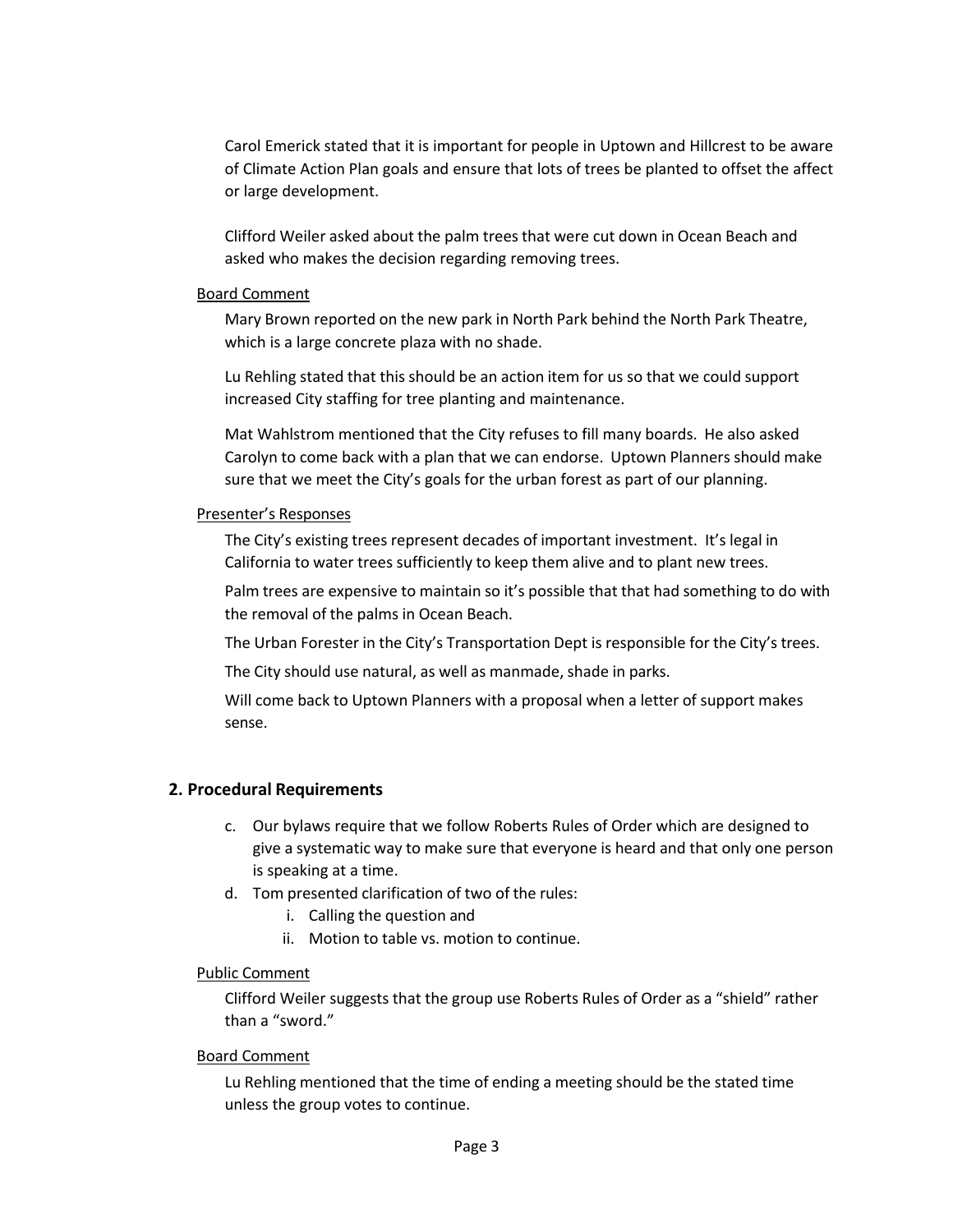Mary McKenzie appreciated understanding "Calling the Question".

Clint Daniels requested that we be respectful of time.

Mat Wahlstrom agreed with Clint's comment.

Helen Rowe Allen suggested that board members read Roberts Rules of Order and that we appoint a Parliamentarian for our group.

Mat Wahlstrom suggests that we explore Helen's suggestion.

Tom asked Lu, as Chair of the Operations and Outreach Committee, to make inquiries.

# 3. **"The Quince" project,** Lawrence Howard of Cast Development.

This is the first project to be submitted under the Complete Communities Program, which provides a density bonus and other incentives in exchange for additional affordable housing.

## Public Comment

Sean Silva for Seed San Diego will follow the project closely.

Tony Silvia noted that the project looks monolithic but that more greenery could help its appearance.

Frank Fortunato, neighbor, would like to know the offset from the adjacent buildings, and where garbage collection and the garage exit will be located, and will existing trees be saved.

Caiti Borruso supported the project

Nancy Moors, neighbor, was very disappointed with the size of the project, considering the size of the surrounding buildings.

Amanda Nelson supported the project.

Paul Jamison supported the project.

Sharon Gehl supported the project.

Ann Garwood, neighbor, felt the project is out-of-place for the neighborhood.

Carol Emerick asked about the rents. Are they affordable for young people?

Patty Ducey-Brooks said the developer should think about what is best for the community, considering its history, character, and current residents.

Romel Hokanson supported the retention of the history of San Diego and its communities and agrees that we need more affordable housing.

Michael Donovan said we should look to the future, not the past.

Robert agreed that the project is too large for the area. Stated that housing is good and that trees are needed along the street.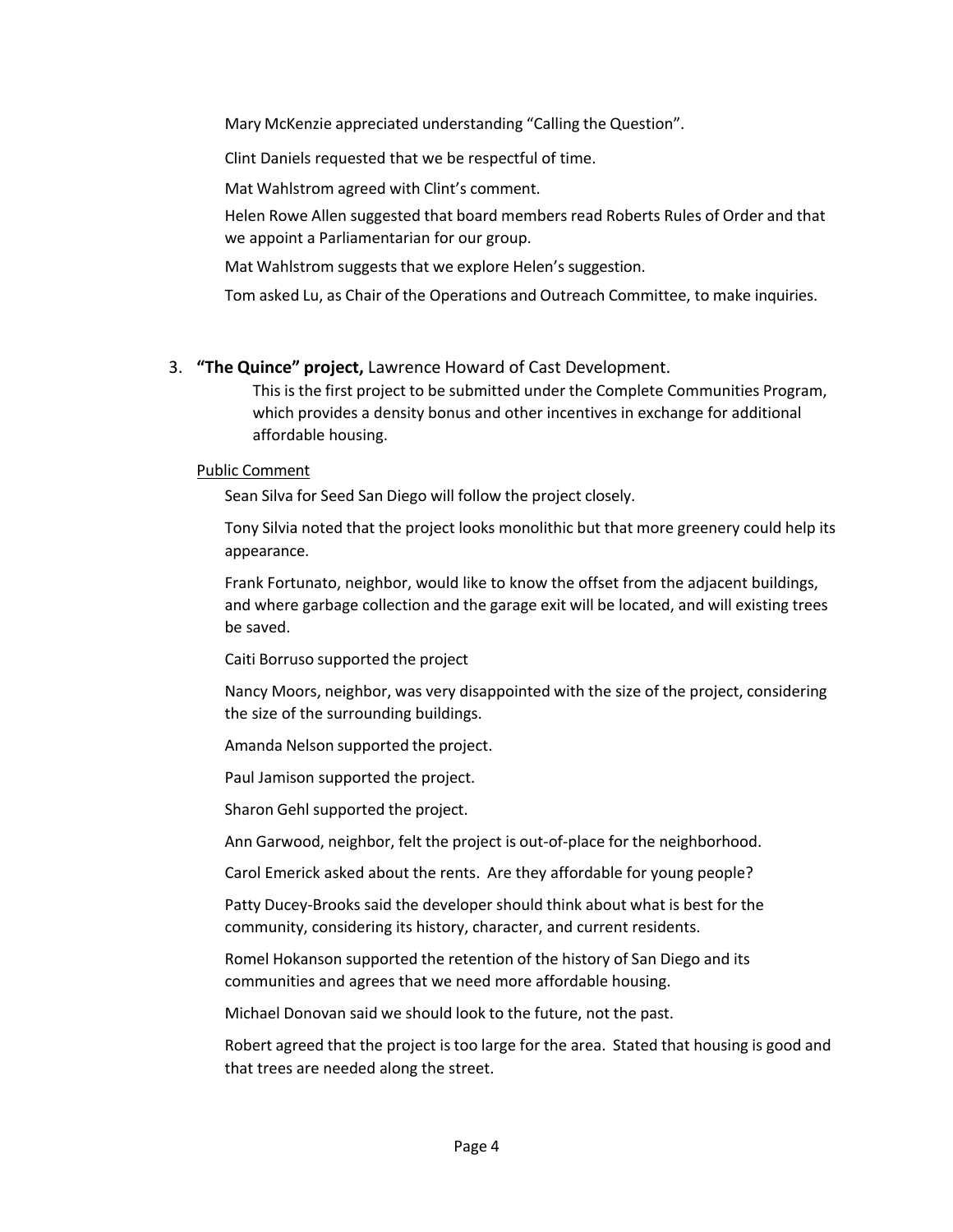#### Presenter's Responses

The "break" in the building was designed to retain a view.

Are unable to keep the ficus trees.

40% of the number of units in the base-zoning will be affordable.

Developer cares about the community.

#### Board Comment

Clint Daniels suggested that the developer return to Uptown Planners for design review.

Chris Cole asked the amount of the rents.

Brer Marsh complimented the project on its aesthetics and articulation and the amount of affordable housing provided.

Lu Rehling appreciated the developer's desire to work with the community and encouraged continued dialogue. She asked if the existing buildings were historic. Lu also stated that parking is relevant to the project since many people keep their cars, even if they use public transportation. Lu felt the trade-offs for the Complete Communities Plan are not balanced. Communities give up too much.

Gail Friedt wanted to know what do "out-of-place" and "character" mean. She stated that things need to change. This is part of living in an urban environment.

Mat Wahlstrom asked if this was a ministerial project (Tom said no, it's a discretionary project). Mat asked the square footage and proposed starting rent for each type of unit

Bill Smith sympathized with the neighbors but stated that cities evolve and the issue is how well it is done.

Michael Brennan liked the project design. While he is sensitive to the neighbors' feelings, we live in a growing city. Michael has experience living without a car and says it can be done.

Helen Rowe Allen stated that she was not critical of developers who develop under code but was critical of the density afforded under the current San Diego code.

Roy stated that a developer is supposed to build the right number of parking spots based on the best knowledge available. Nothing in the code specifies a minimum number of spots. A proper analysis of parking needed for the project should be done.

#### Presenter's Responses

The project is required to have 15% of the units priced at 50% of AMI, 10 % of the units priced at 60% of AMI, and 15% of units priced at 120% of AMI. Using today's values, the rents would range from \$800 - \$1,200.

Developer wants to provide sufficient parking. The parking will be subterranean.

The street trees are guided by City requirements.

The existing buildings are not historic.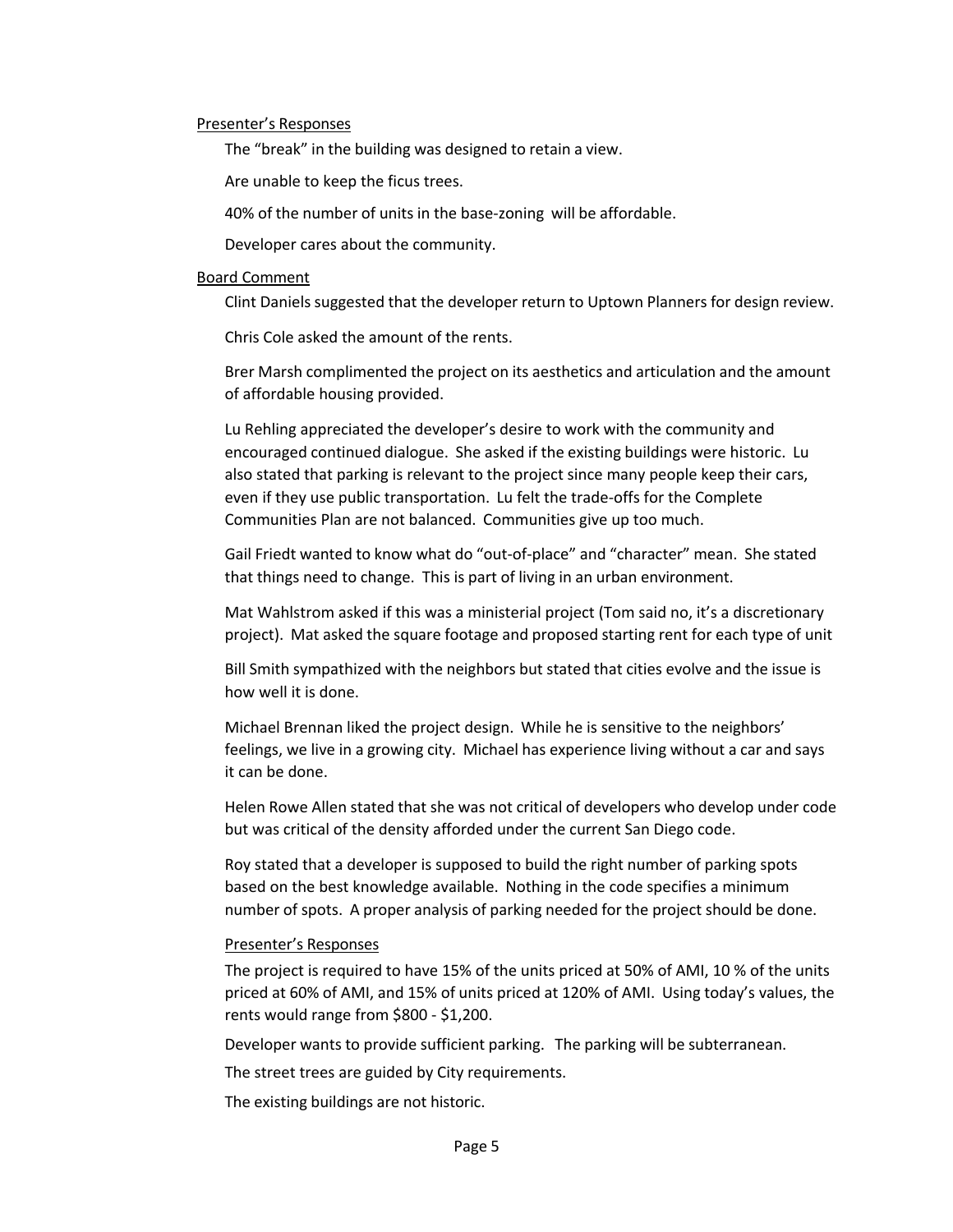At 8:30 pm a motion was made by Mat Wahlstrom, and seconded by Helen Rowe Allen, to continue the meeting until 9:00 pm. There was no opposition.

# **V. Action Items**

- 1. **Election plan & bylawsrevision,** Steve Cline, board member
	- a. Our election plan and bylaws changes were approved by the City.
	- b. Deadlines for election:
		- i. 2/1/22, last meeting to attend to meet attendance requirement for candidates,
		- ii. 2/4/22, candidate applications due,
		- iii. 2/16/22, candidate statements due,
		- iv. 2/24/22, first date of voting at Mission Hills Library,
		- v. 2/28/22, second date of voting at Joyce Beers Center,
		- vi. 3/1/22, final date of voting at Joyce Beers Center.
	- c. Tom made slight changes to candidate application (change to the title and a slot to list dates of UP meetings candidate attended). Tom's changes do not affect the City's approval.

## Public Comment

Clifford Weiler asked about the City Council's plans to change all election rules.

## Board Comment

Mary McKenzie stated that it might be difficult for candidates to remember the dates of the meetings they attended.

Lu Rehling offered to post any election outreach to the Uptown Planners website.

Mat Wahlstrom made a motion to approve the election plan as approved by the City, subject to Tom's modifications. Helen Rowe Allen seconded the motion.

Board Vote: 13 yes; 0 no

# 2. **Community Planning Groups,** Tom Mullaney, Chair of Uptown Planners **Policy and Procedure Changes proposed by the city.**

The Community Planners Committee (CPC) has formed a subcommittee to look at the City's proposed policy changes for Community Planning Groups. The subcommittee's recommendations will go to the full Committee on January 25, 2022 at 6:00 pm.

## Public Comment

Oscar Tavera supports all the City's proposed changes but wants to see Community Planning Groups continue. Oscar also supports the elimination of the minimum meeting attendance requirement for candidates.